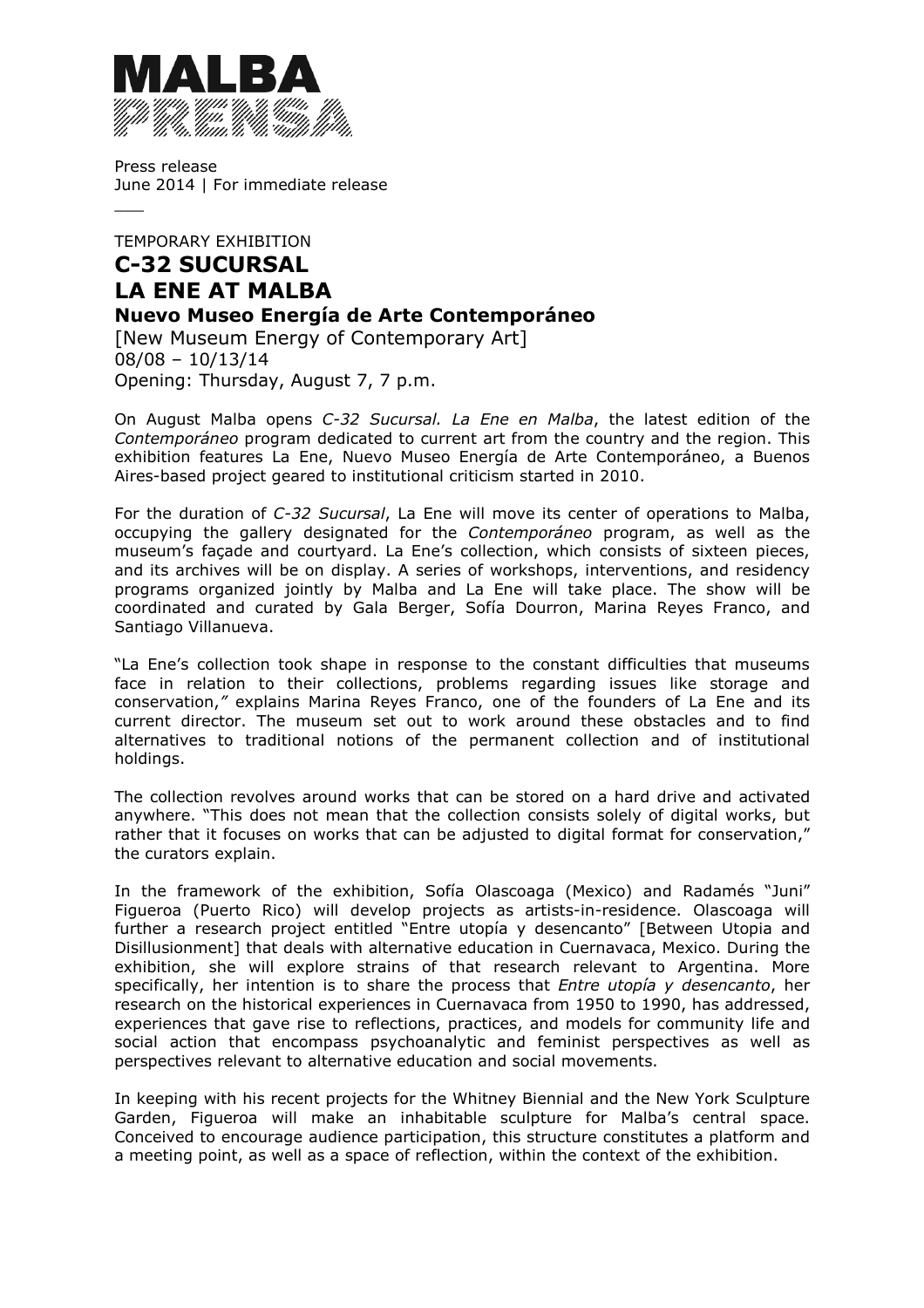

Luis Camnitzer will present his work-text *El museo es una escuela* [The Museum is a School] (2011-), a site-specific installation for museum facades that changes with each location. First exhibited in Buenos Aires at La Ene in 2013, Camnitzer's installation with be on loan to Malba during the exhibition. The work's complete text reads: "The museum is a school: the artist learns to communicate, the public learns to make connections." In exchange for the loan, Malba will produce a postcard with a photograph of the museum's intervened façade to be sent to 100 artists. *El museo es una escuela*  forms part of Camnitzer's ongoing work on education and his criticism of art institutions and art teaching.

In conjunction with the exhibition, Malba will publish a bilingual Spanish-English catalogue with complete information about each of the works in La Ene 's collection, its archives and activities, as well as the residencies at Malba.

# **Residencies at Malba Dates: July 14 to August 14, 2014**

#### **Sofía Olascoaga**

Olascoaga will further a research project entitled "Entre utopía y desencanto" [Between Utopia and Disillusionment] (www.entreutopiaydesencanto.org) on alternative education in Cuernavaca, Mexico. In addition to a lecture on her project, she will organize workshops with other educators in an attempt to bring her research on alternative education to bear on the local scene.

Her intention at the residency is to share the process that *Entre utopía y desencanto*, her research on the historical experiences in Cuernavaca from 1950 to 1990, has addressed, experiences that gave rise to reflections, practices, and models for community life and social action that encompass psychoanalytic and feminist perspectives as well as perspectives relevant to alternative education and social movements. Those experiences and the actors involved in them constituted loci of encounter and dynamic exchange of energy between educators, psychoanalysts, artists, and intellectuals from an array of disciplines active in Latin America, Europe, and North America.

The residency in Buenos Aires will focus on exploring possible historical connections and current resonances between the Argentine context and the Cuernavaca experience (from 1950 to 1990). Its perspective revolves around alternative education (learning communities), local strains of feminism, and community health; it attempts to build connections between players, initiatives, and meaningful experiences in the Argentine and perhaps broader Latin American context.

## **Radamés "Juni" Figueroa**

Furthering the line of work developed in Figueroa's recent projects for the Whitney Biennial and the Sculpture Center in New York, the artist will make an inhabitable structure for the museum's hall, a space where different activities will take place.

The sculpture will be a place of leisure and reflection, of music and sport. A variety of activities will take place in the space, from talks to music and sound art projects. By means of mattresses and curtains with images created by the artist, as well as strategic lighting and other sculptures, a figurative and metaphorical platform will be created for activities parallel to *Sucursal*.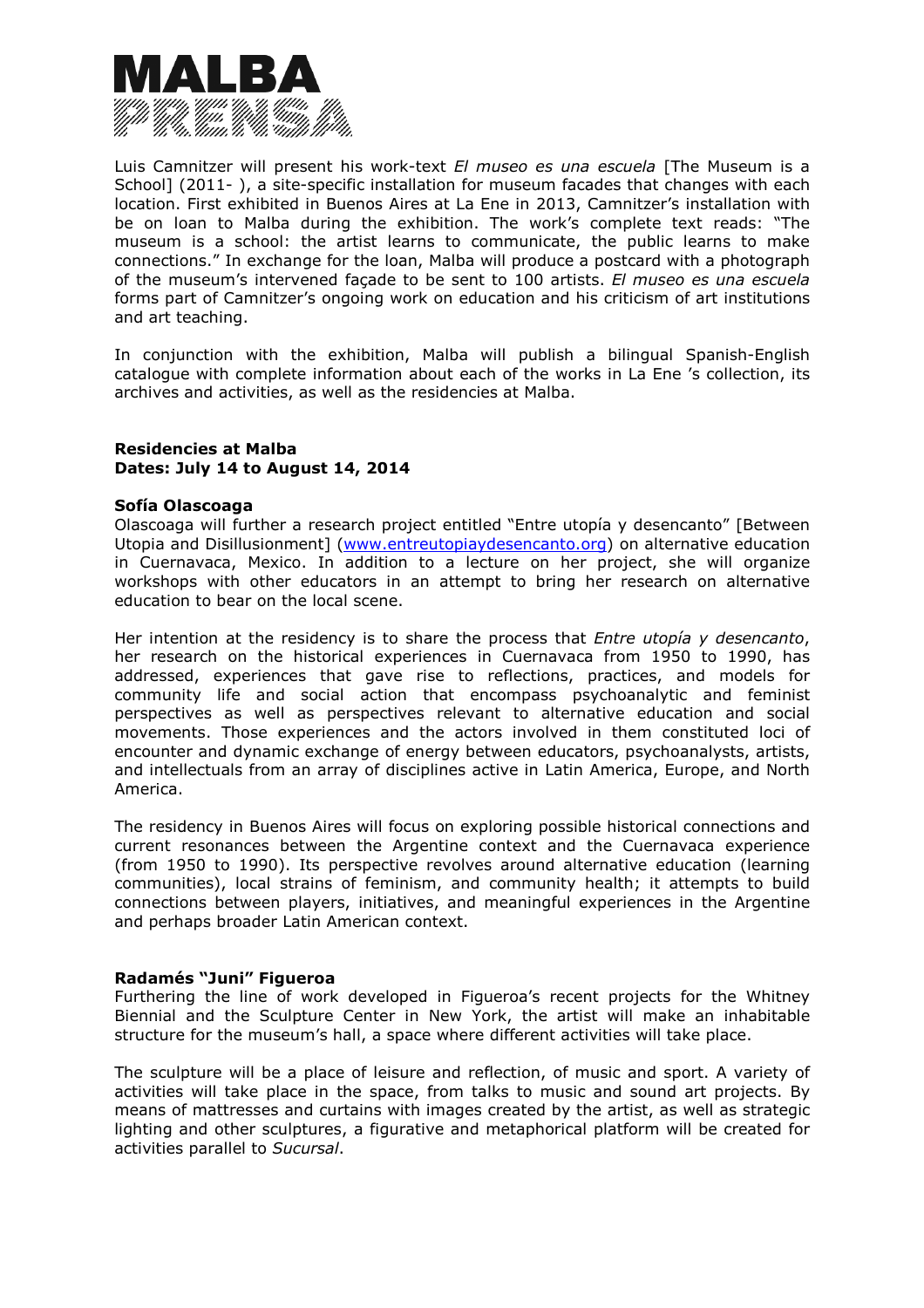

In the context of a Latin American art museum, this sculpture will establish a dialogue with art from the region. It will act as a link to a broader community of creators that may find in this "platform" a place of encounter and venue for relevant activities. The sculpture creates a link between design resources of vernacular Puerto Rican-tropical architecture and the ideas of the Paraná Delta. As such, it forms part of Figueroa's longstanding research on the tropical and life in the Caribbean.

#### **About La Ene**

The collection of the Nuevo Museo Energía de Arte Contemporáneo was started in April 2012 with the acquisition of *Never-Ending Tropical Fountain* by Puerto Rican artist Radamés "Juni" Figueroa. The work consists of a set of instructions to make a fountain using tropical fruits, rum, and a small electric pump.

The cornerstone of the collection is that the works in it can be stored on a hard drive and activated anywhere. Hence, the collection includes instructions, digital images, videos, and texts. The works in the collection are not necessarily or exclusively digital, though, but rather capable of being rendered in digital format for the sake of conservation.

The works in the collection are heterogeneous; it encompasses digital images, texts, sculptures, instructions to make works, publications, and anonymous images. It contains not only artworks, but also documentary and archival material including curatorial, critical, and historical projects. This hybrid set of works combines traditional notions of art collections with archives based on information technology.

The museum's collection is closely bound to the exhibitions that take place on its premises, to activities in keeping with its approach, and to projects tied to the institution's interests. Each of the pieces in La Ene's collection reflects the principles on which the museum was founded: critical thinking on current art, institutional criticism and critical institutions, the new museology, and the circulation of alternative production.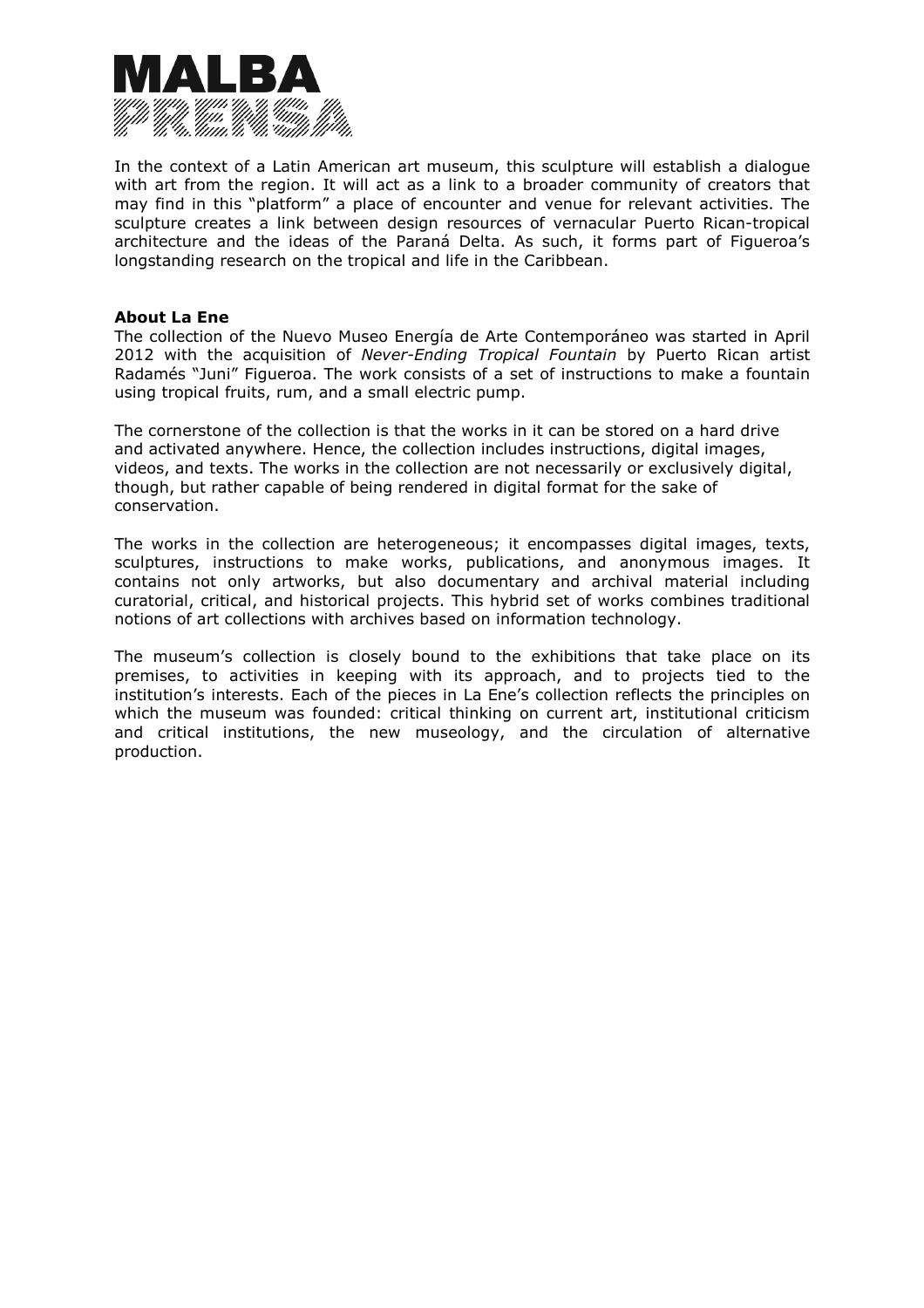

# **Artists and works in the collection**

1. Radamés "Juni" Figueroa. *Never-Ending Tropical Fountain,* 2009 Fruit, rum, wash basin, water pump, dimensions variable

2. Franco Ferrari. Franco Ferrari - Andrea Sacchi - Marcantonio Pasqualini *Crowned by Apollo (1614–1691),* 2011 Digital print on paper, dimensions variable

3. Felipe Salem. *Gigante* [Giant], 2011 Sneakers on a pile of hollow bricks, 84 x 32 x 37 cm

4. Sofía Gallisá Muriente. *Defiance*, 2010 Video, 7'33"

5. Zaq Landsberg. Display of passport, pins, postcards from the Republic of Zaqistan

6. Esteban Valdés (production by David Maggioni). *Solidaridad* [Solidarity], 2012 Fan and canvas tube, dimensions variable, 2012

7. Anonymous. *Buque Yapeyú* [Yapeyú Ship], 1956

8. Gala Berger. *Sucursal* [Branch], 2011 Ink on transparent nylon, 270 x 400 cm

9. Marcela Sinclair. *Museo (construcciones efímeras)* [Museum (ephemeral constructions)]*,* 2011 Photograph, 30 x 40 cm

10. Oficina de Legales (Francisco Marqués, Leandro Tartaglia, Santiago Villanueva). *Entrevista* [Interview], 2011 Video 31´13"

11. Leonel Pinola. *Le musée c'est moi*, 2013. Printed t-shirts, variable sizes

12. Marina Reyes Franco. *Modelo Ene* [Ene Model], 2011. (ed.) - zine

13. Nicolás Robbio. *Propuestas para una bienal vacía* [Proposals for an Empty Biennial], 2008 Series of drawings, dimensions variable

14. Adriana Minoliti. *Museo Queer* [Queer Museum], 2013-2014. Digital print on wallpaper, dimensions variable

15. Otto Berchem*. FLAG para La Ene* [FLAG for La Ene], 2014 Canvas, 90 x 90 cm with a cut out circle (45 cm. in diameter) at the center

16. Lino Divas. *Bandera para un museo iluminista de bajo consumo*, [Flag for an Energy-Saving Enlightenment Museum], 2013. Impresión digital sobre tela, 100 x 70 cm. Digital print on canvas, 100 x 70 cm.